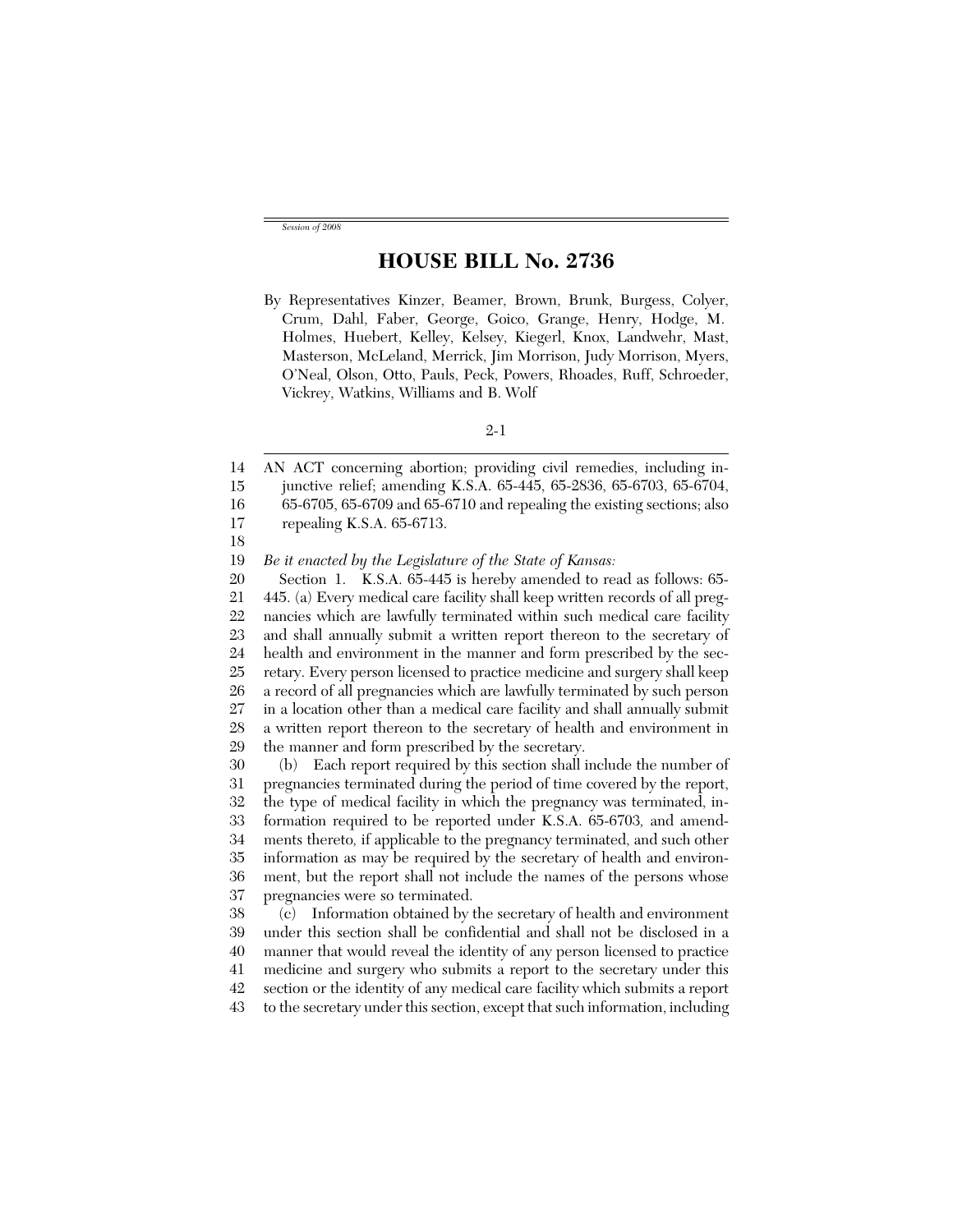1 2 3 4 5 6 7 8 9 10 11 12 13 14 information identifying such persons and facilities may be disclosed to the state board of healing arts upon request of the board for disciplinary action conducted by the board and may be disclosed to the attorney general *or any district or county attorney in this state* upon a showing that a reasonable cause exists to believe that a violation of this act has occurred. Any information disclosed to the state board of healing arts  $\sigma$ *r*, the attorney general *or any district or county attorney* pursuant to this subsection shall be used solely for the purposes of a disciplinary action or criminal proceeding. Except as otherwise provided in this subsection, information obtained by the secretary under this section may be used only for statistical purposes and such information shall not be released in a manner which would identify any county or other area of this state in which the termination of the pregnancy occurred. A violation of this subsection (c) is a class A nonperson misdemeanor.

15 16 17 18 19 20 (d) In addition to such criminal penalty under subsection (c), any person licensed to practice medicine and surgery or medical care facility whose identity is revealed in violation of this section may bring a civil action against the responsible person or persons for any damages to the person licensed to practice medicine and surgery or medical care facility caused by such violation.

21 22 23 24 25 26 (e) For the purpose of maintaining confidentiality as provided by subsections (c) and (d), reports of terminations of pregnancies required by this section shall identify the person or facility submitting such reports only by confidential code number assigned by the secretary of health and environment to such person or facility and the department of health and environment shall maintain such reports only by such number.

27 28 29 30 31 32 33 34 35 36 37 *(f) The annual public report on abortions performed in Kansas issued by the secretary of health and environment shall contain the information required to be reported by this section to the extent such information is not deemed confidential by this section. If the secretary of health and environment fails to issue the public report containing the information required by this section, any group of 10 or more citizens of this state may seek an injunction in a court of competent jurisdiction against the secretary of health and environment requiring that a complete report compliant with applicable law be issued within a period of time set by court order. Failure to abide by such an injunction shall subject the secretary to sanctions for civil contempt.*

38 39 40 41 42 43 *(g) The department of social and rehabilitation services shall prepare and publish an annual report on the number of reports of child sexual abuse received by the department from abortion providers. Such report shall be categorized by the age of the victim and the month the report was submitted to the department. The name of the victim and any other identifying information shall be kept confidential by the department and*

2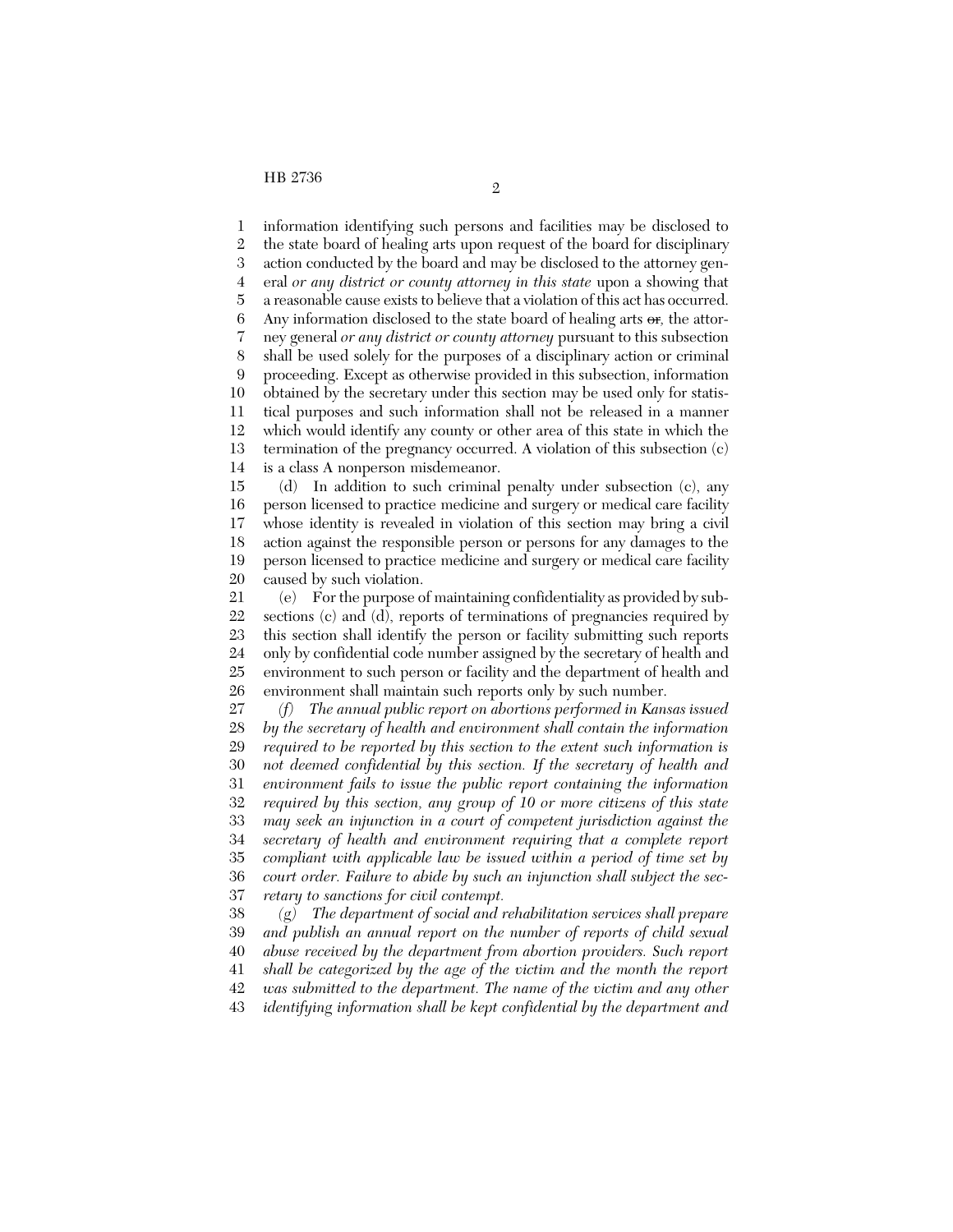1 *shall not be released as part of the public report.*

2 3 4 5 6 Sec. 2. K.S.A. 65-2836 is hereby amended to read as follows: 65- 2836. A licensee's license may be revoked, suspended or limited, or the licensee may be publicly or privately censured, or an application for a license or for reinstatement of a license may be denied upon a finding of the existence of any of the following grounds:

(a) The licensee has committed fraud or misrepresentation in applying for or securing an original, renewal or reinstated license.

9 10 (b) The licensee has committed an act of unprofessional or dishonorable conduct or professional incompetency.

11 12 13 14 15 16 17 18 19 20 21 22 23 24 25 26 (c) The licensee has been convicted of a felony or class A misdemeanor, whether or not related to the practice of the healing arts. The board shall revoke a licensee's license following conviction of a felony occurring after July 1, 2000, *or a misdemeanor under K.S.A. 65-6703, and amendments thereto, after July 1, 2008,* unless a <sup>2</sup> ⁄3 majority of the board members present and voting determine by clear and convincing evidence that such licensee will not pose a threat to the public in such person's capacity as a licensee and that such person has been sufficiently rehabilitated to warrant the public trust. In the case of a person who has been convicted of a felony and who applies for an original license or to reinstate a canceled license, the application for a license shall be denied unless a 2 ⁄3 majority of the board members present and voting on such application determine by clear and convincing evidence that such person will not pose a threat to the public in such person's capacity as a licensee and that such person has been sufficiently rehabilitated to warrant the public trust.

(d) The licensee has used fraudulent or false advertisements.

27 28 (e) The licensee is addicted to or has distributed intoxicating liquors or drugs for any other than lawful purposes.

29 30 31 32 33 (f) The licensee has willfully or repeatedly violated this act, the pharmacy act of the state of Kansas or the uniform controlled substances act, or any rules and regulations adopted pursuant thereto, or any rules and regulations of the secretary of health and environment which are relevant to the practice of the healing arts.

34 35 (g) The licensee has unlawfully invaded the field of practice of any branch of the healing arts in which the licensee is not licensed to practice.

36 37 38 39 40 41 (h) The licensee has engaged in the practice of the healing arts under a false or assumed name, or the impersonation of another practitioner. The provisions of this subsection relating to an assumed name shall not apply to licensees practicing under a professional corporation or other legal entity duly authorized to provide such professional services in the state of Kansas.

42 43 (i) The licensee has the inability to practice the healing arts with reasonable skill and safety to patients by reason of physical or mental illness,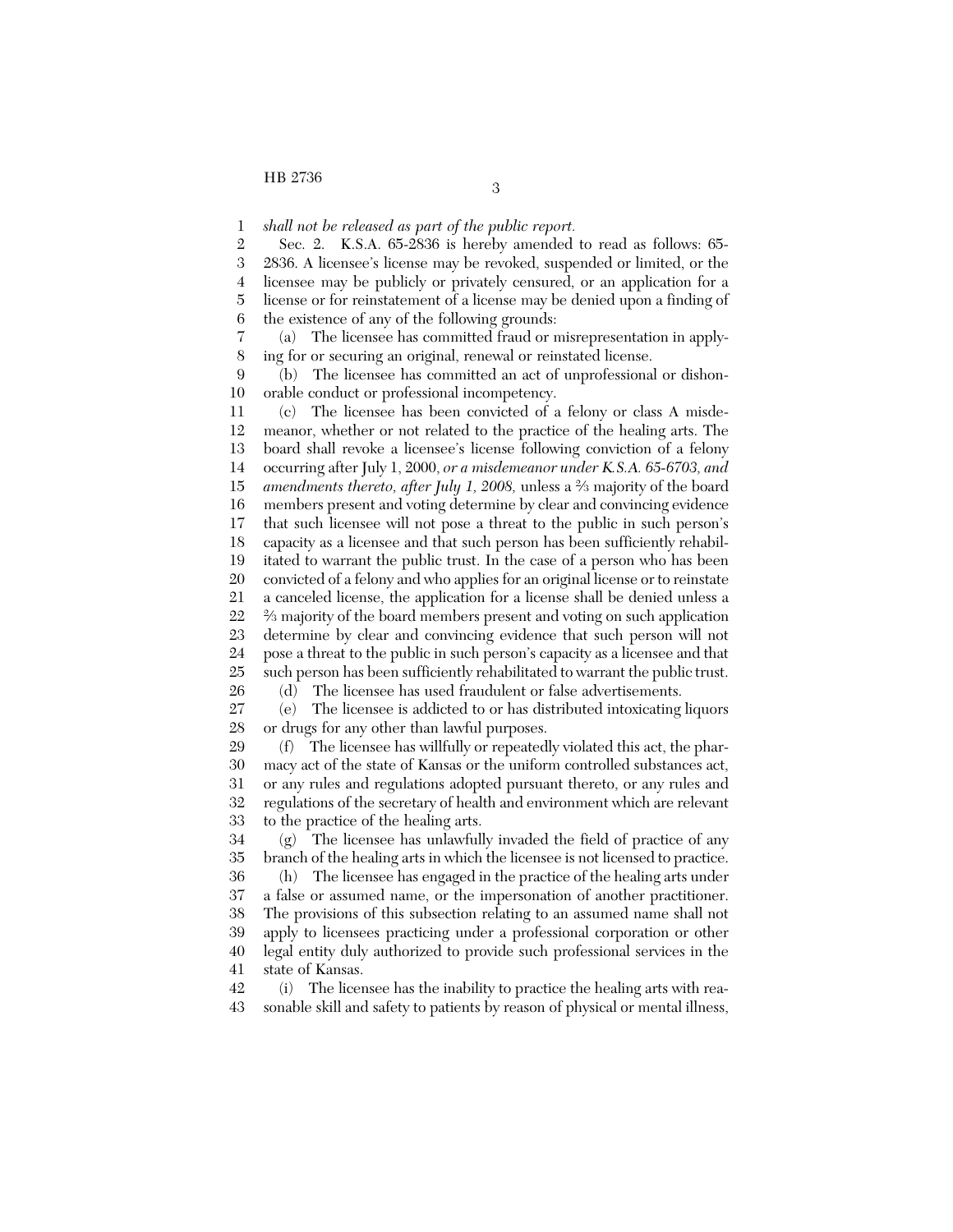HB 2736

1 2 3 4 5 6 7 8 9 10 11 12 13 14 15 16 17 18 19 20 21 22 23 24 25 26 27 28 29 30 31 32 33 34 35 36 37 38 39 or condition or use of alcohol, drugs or controlled substances. In determining whether or not such inability exists, the board, upon reasonable suspicion of such inability, shall have authority to compel a licensee to submit to mental or physical examination or drug screen, or any combination thereof, by such persons as the board may designate either in the course of an investigation or a disciplinary proceeding. To determine whether reasonable suspicion of such inability exists, the investigative information shall be presented to the board as a whole, to a review committee of professional peers of the licensee established pursuant to K.S.A. 65-2840c*,* and amendments thereto*,* or to a committee consisting of the officers of the board elected pursuant to K.S.A. 65-2818*,* and amendments thereto*,* and the executive director appointed pursuant to K.S.A. 65-2878*,* and amendments thereto*,* or to a presiding officer authorized pursuant to K.S.A. 77-514*,* and amendments thereto. The determination shall be made by a majority vote of the entity which reviewed the investigative information. Information submitted to the board as a whole or a review committee of peers or a committee of the officers and executive director of the board and all reports, findings and other records shall be confidential and not subject to discovery by or release to any person or entity. The licensee shall submit to the board a release of information authorizing the board to obtain a report of such examination or drug screen, or both. A person affected by this subsection shall be offered, at reasonable intervals, an opportunity to demonstrate that such person can resume the competent practice of the healing arts with reasonable skill and safety to patients. For the purpose of this subsection, every person licensed to practice the healing arts and who shall accept the privilege to practice the healing arts in this state by so practicing or by the making and filing of a renewal to practice the healing arts in this state shall be deemed to have consented to submit to a mental or physical examination or a drug screen, or any combination thereof, when directed in writing by the board and further to have waived all objections to the admissibility of the testimony, drug screen or examination report of the person conducting such examination or drug screen, or both, at any proceeding or hearing before the board on the ground that such testimony or examination or drug screen report constitutes a privileged communication. In any proceeding by the board pursuant to the provisions of this subsection, the record of such board proceedings involving the mental and physical examination or drug screen, or any combination thereof, shall not be used in any other administrative or judicial proceeding.

40 41 42 43 (j) The licensee has had a license to practice the healing arts revoked, suspended or limited, has been censured or has had other disciplinary action taken, or an application for a license denied, by the proper licensing authority of another state, territory, District of Columbia, or other coun-

4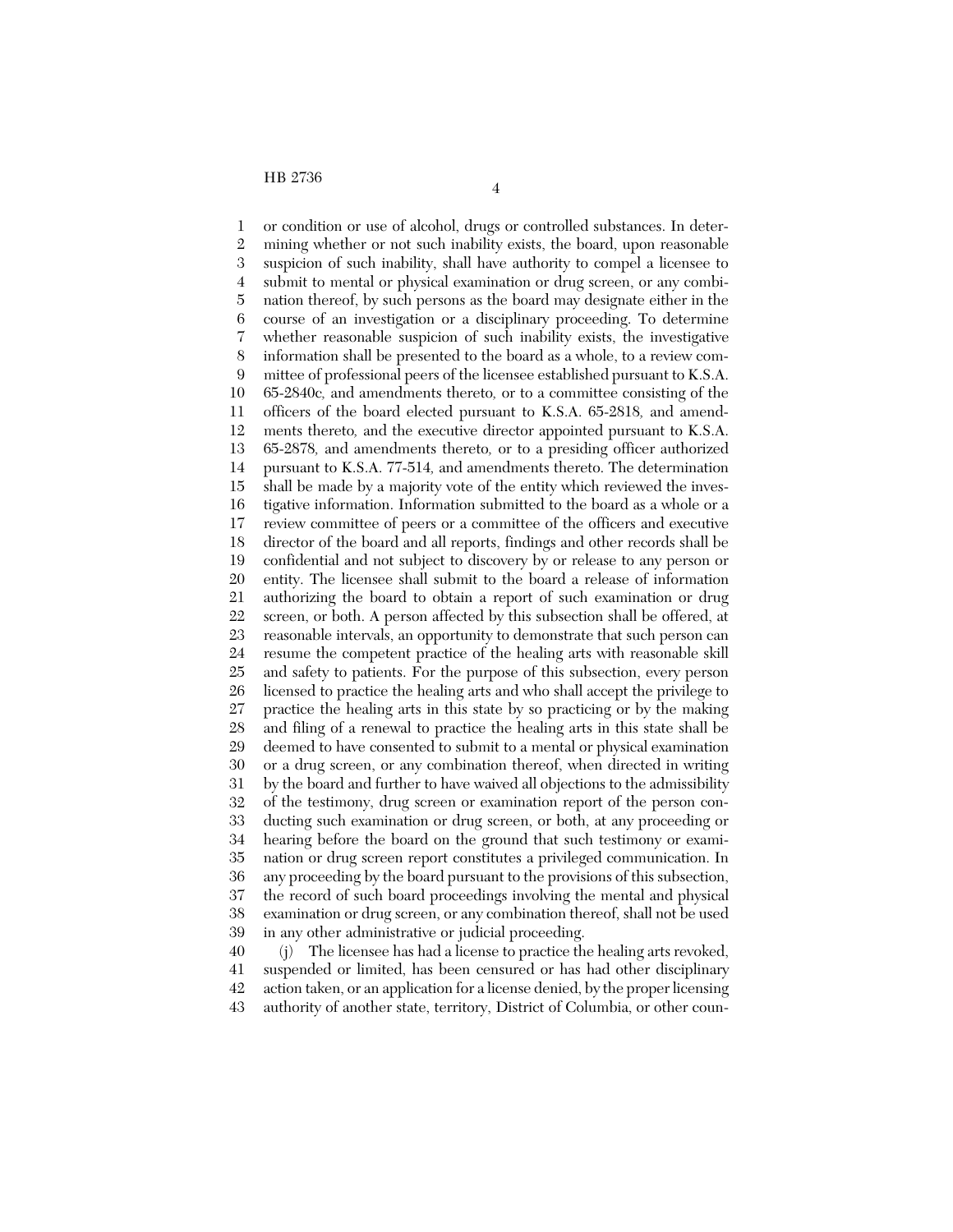1 2 try, a certified copy of the record of the action of the other jurisdiction being conclusive evidence thereof.

3 4 5 (k) The licensee has violated any lawful rule and regulation promulgated by the board or violated any lawful order or directive of the board previously entered by the board.

6 7 8 (l) The licensee has failed to report or reveal the knowledge required to be reported or revealed under K.S.A. 65-28,122*,* and amendments thereto.

 $\mathbf{Q}$ 10 11 12 13 14 (m) The licensee, if licensed to practice medicine and surgery, has failed to inform in writing a patient suffering from any form of abnormality of the breast tissue for which surgery is a recommended form of treatment, of alternative methods of treatment recognized by licensees of the same profession in the same or similar communities as being acceptable under like conditions and circumstances.

15 16 (n) The licensee has cheated on or attempted to subvert the validity of the examination for a license.

17 18 19 20 (o) The licensee has been found to be mentally ill, disabled, not guilty by reason of insanity, not guilty because the licensee suffers from a mental disease or defect or incompetent to stand trial by a court of competent jurisdiction.

21 22 23 (p) The licensee has prescribed, sold, administered, distributed or given a controlled substance to any person for other than medically accepted or lawful purposes.

24 25 (q) The licensee has violated a federal law or regulation relating to controlled substances.

26 27 (r) The licensee has failed to furnish the board, or its investigators or representatives, any information legally requested by the board.

28 29 30 31 32 (s) Sanctions or disciplinary actions have been taken against the licensee by a peer review committee, health care facility, a governmental agency or department or a professional association or society for acts or conduct similar to acts or conduct which would constitute grounds for disciplinary action under this section.

33 34 35 36 37 38 (t) The licensee has failed to report to the board any adverse action taken against the licensee by another state or licensing jurisdiction, a peer review body, a health care facility, a professional association or society, a governmental agency, by a law enforcement agency or a court for acts or conduct similar to acts or conduct which would constitute grounds for disciplinary action under this section.

39 40 41 42 43 (u) The licensee has surrendered a license or authorization to practice the healing arts in another state or jurisdiction, has surrendered the authority to utilize controlled substances issued by any state or federal agency, has agreed to a limitation to or restriction of privileges at any medical care facility or has surrendered the licensee's membership on any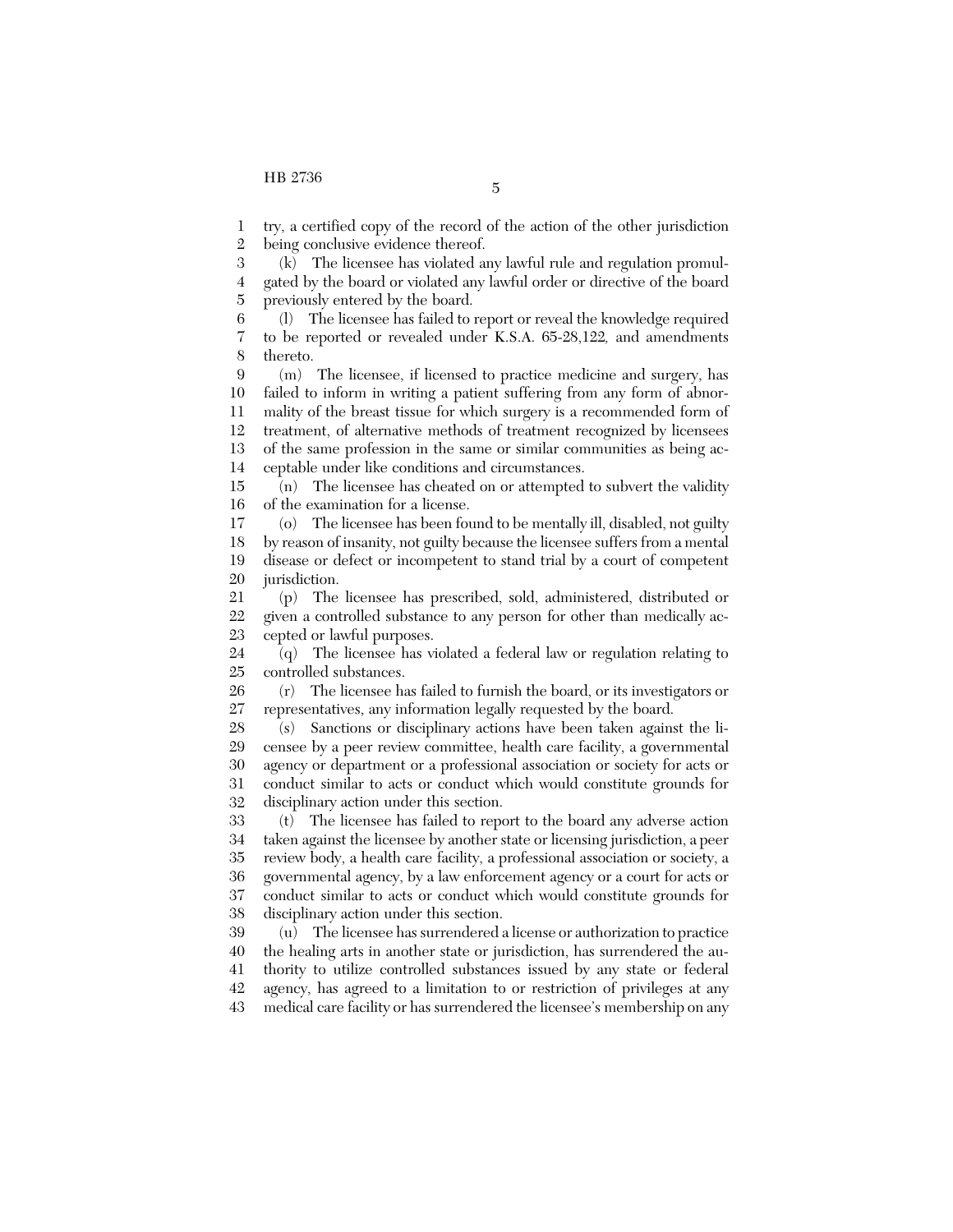1 2 professional staff or in any professional association or society while under investigation for acts or conduct similar to acts or conduct which would

3 constitute grounds for disciplinary action under this section.

4 5 6 7 8 9 (v) The licensee has failed to report to the board surrender of the licensee's license or authorization to practice the healing arts in another state or jurisdiction or surrender of the licensee's membership on any professional staff or in any professional association or society while under investigation for acts or conduct similar to acts or conduct which would constitute grounds for disciplinary action under this section.

10 11 12 13 (w) The licensee has an adverse judgment, award or settlement against the licensee resulting from a medical liability claim related to acts or conduct similar to acts or conduct which would constitute grounds for disciplinary action under this section.

14 15 16 17 18 (x) The licensee has failed to report to the board any adverse judgment, settlement or award against the licensee resulting from a medical malpractice liability claim related to acts or conduct similar to acts or conduct which would constitute grounds for disciplinary action under this section.

19 20 21 (y) The licensee has failed to maintain a policy of professional liability insurance as required by K.S.A. 40-3402 or 40-3403a*,* and amendments thereto.

22 23 (z) The licensee has failed to pay the premium surcharges as required by K.S.A. 40-3404*,* and amendments thereto.

24 25 (aa) The licensee has knowingly submitted any misleading, deceptive, untrue or fraudulent representation on a claim form, bill or statement.

26 27 28 29 (bb) The licensee as the responsible physician for a physician assistant has failed to adequately direct and supervise the physician assistant in accordance with the physician assistant licensure act or rules and regulations adopted under such act.

30 31 (cc) The licensee has assisted suicide in violation of K.S.A. 21-3406 as established by any of the following:

32 33  $\langle A \rangle$  (1) A copy of the record of criminal conviction or plea of guilty for a felony in violation of K.S.A. 21-3406*,* and amendments thereto.

34 35 36 (B) *(2)* A copy of the record of a judgment of contempt of court for violating an injunction issued under K.S.A. 2002 Supp. 60-4404*,* and amendments thereto.

37 38 (C) *(3)* A copy of the record of a judgment assessing damages under K.S.A. 2002 Supp. 60-4405*,* and amendments thereto.

39 40 41 Sec. 3. K.S.A. 65-6703 is hereby amended to read as follows: 65- 6703. (a) No person shall perform or induce an abortion when the fetus is viable unless such person is a physician and has a documented referral

42 from another physician not legally or financially affiliated with the phy-

43 sician performing or inducing the abortion and both physicians determine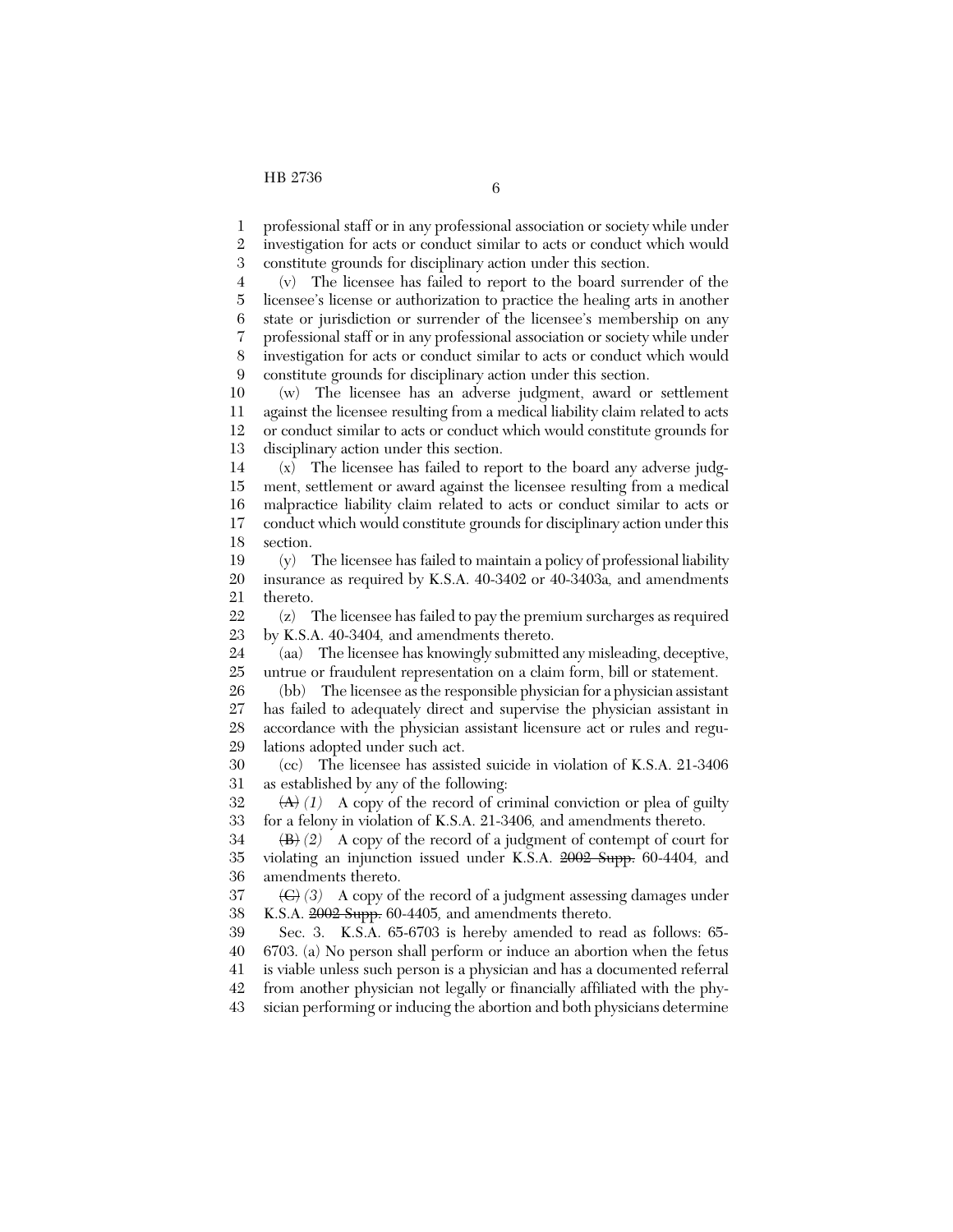1 2 3 4 that: (1) The abortion is necessary to preserve the life of the pregnant woman; or (2) a continuation of the pregnancy will cause a substantial and irreversible impairment of a major bodily function of the pregnant woman.

5 6 7 8 9 *(b) Except in the case of a medical emergency, a copy of the written documented referral and of the abortion-performing physician's written determination shall be provided to the pregnant woman no less than 30 minutes before the abortion is initiated. The written determination shall be time-stamped at the time it is delivered to the pregnant woman.*

10 11 12 13 14 15 16  $\langle \phi \rangle$  (c) (1) Except in the case of a medical emergency, prior to performing an abortion upon a woman, the physician shall determine the gestational age of the fetus according to accepted obstetrical and neonatal practice and standards applied by physicians in the same or similar circumstances. If the physician determines the gestational age is less than 22 weeks, the physician shall document as part of the medical records of the woman the basis for the determination.

17 18 19 20 21 22 23 24 25 26 (2) If the physician determines the gestational age of the fetus is 22 or more weeks, prior to performing an abortion upon the woman the physician shall determine if the fetus is viable by using and exercising that degree of care, skill and proficiency commonly exercised by the ordinary skillful, careful and prudent physician in the same or similar circumstances. In making this determination of viability, the physician shall perform or cause to be performed such medical examinations and tests as are necessary to make a finding of the gestational age of the fetus and shall enter such findings and determinations of viability in the medical record of the woman.

27 28 29 30 31 32 33 34 35 36 37 38 (3) If the physician determines the gestational age of a fetus is 22 or more weeks, and determines that the fetus is not viable and performs an abortion on the woman, the physician shall report such determinations and the reasons for such determinations in writing to the medical care facility in which the abortion is performed for inclusion in the report of the medical care facility to the secretary of health and environment under K.S.A. 65-445*,* and amendments thereto*,* or if the abortion is not performed in a medical care facility, the physician shall report such determinations and the reasons for such determinations in writing to the secretary of health and environment as part of the written report made by the physician to the secretary of health and environment under K.S.A. 65-445*,* and amendments thereto.

39 40 41 42 43 (4) If the physician who is to perform the abortion determines the gestational age of a fetus is 22 or more weeks, and determines that the fetus is viable, both physicians under subsection (a) determine in accordance with the provisions of subsection (a) that an abortion is necessary to preserve the life of the pregnant woman or that a continuation of the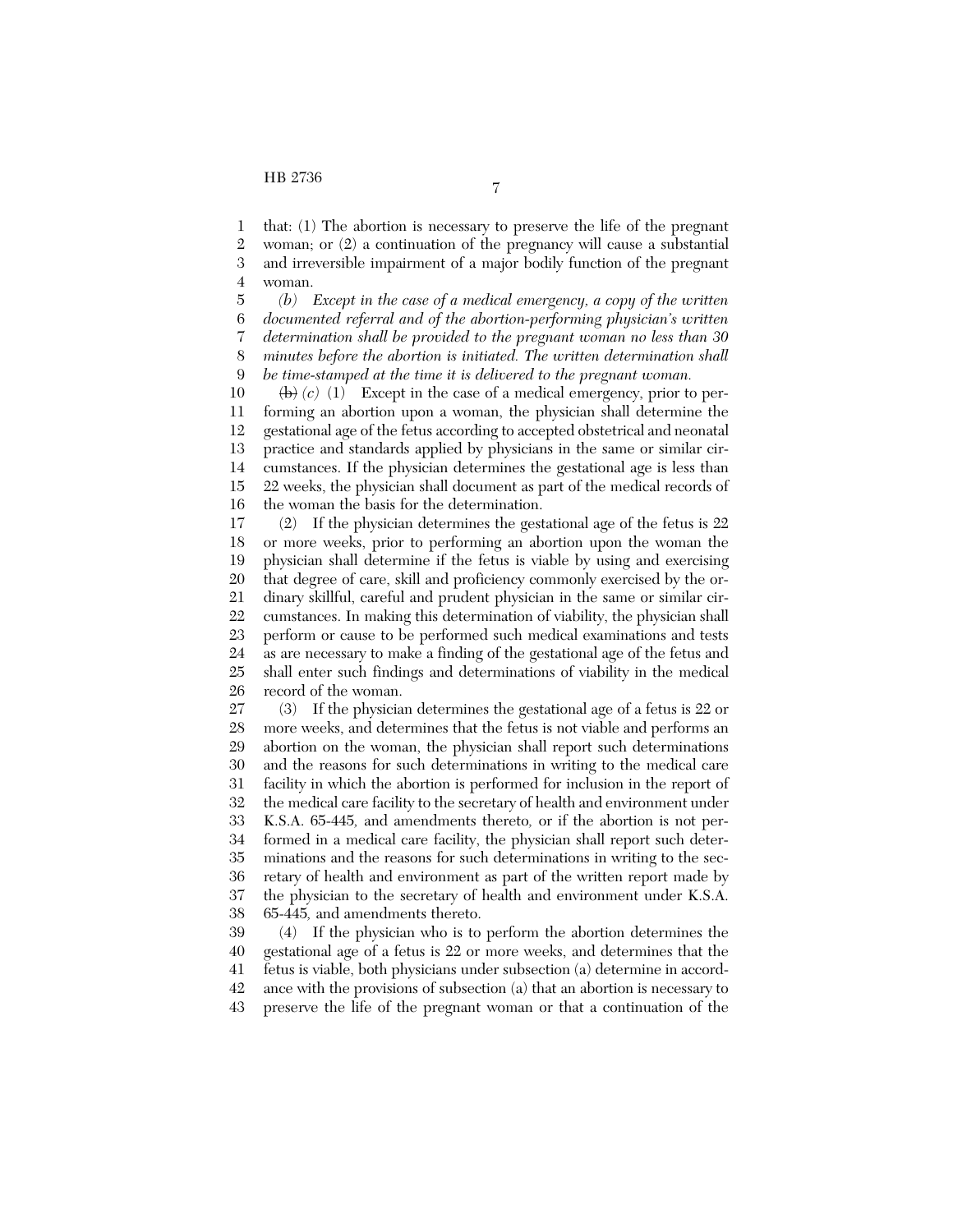HB 2736

1 2 3 4 5 6 7 8 9 10 11 12 13 14 15 16 17 18 19 20 21 pregnancy will cause a substantial and irreversible impairment of a major bodily function of the pregnant woman and the physician performs an abortion on the woman, the physician who performs the abortion shall report such determinations, the reasons for such determinations and*,* the basis for the determination that an abortion is necessary to preserve the life of the pregnant woman or that a continuation of the pregnancy will cause a substantial and irreversible impairment of a major bodily function of the pregnant woman *and the name of the referring physician required by subsection (a)* in writing to the medical care facility in which the abortion is performed for inclusion in the report of the medical care facility to the secretary of health and environment under K.S.A. 65-445*,* and amendments thereto*,* or if the abortion is not performed in a medical care facility, the physician who performs the abortion shall report such determinations, the reasons for such determinations and*,* the basis for the determination that an abortion is necessary to preserve the life of the pregnant woman or that a continuation of the pregnancy will cause a substantial and irreversible impairment of a major bodily function of the pregnant woman *and the name of the referring physician required by subsection (a)* in writing to the secretary of health and environment as part of the written report made by the physician to the secretary of health and environment under K.S.A. 65-445*,* and amendments thereto.

22 23 24 25 26 (5) The physician shall retain the medical records required to be kept under paragraphs (1) and (2) of this subsection  $\langle \phi \rangle$  *(c)* for not less than five *10* years and shall retain a copy of the written reports required under paragraphs (3) and (4) of this subsection  $\langle \phi \rangle$  *(c)* for not less than five 10 years.

27 28 29  $\left(\frac{e}{c}\right)$  *(d)* A woman upon whom an abortion is performed shall not be prosecuted under this section for a conspiracy to violate this section pursuant to K.S.A. 21-3302, and amendments thereto.

30 31 32  $\left(\frac{d}{d}\right)(e)$  Nothing in this section shall be construed to create a right to an abortion. Notwithstanding any provision of this section, a person shall not perform an abortion that is prohibited by law.

33 34 35 36 37 38  $\langle e \rangle$  *(f)* As used in this section, "viable" means that stage of fetal development when it is the physician's judgment according to accepted obstetrical or neonatal standards of care and practice applied by physicians in the same or similar circumstances that there is a reasonable probability that the life of the child can be continued indefinitely outside the mother's womb with natural or artificial life-supportive measures.

39 40 41 42  $\left(\frac{f}{f}\right)(g)$  If any provision of this section is held to be invalid or unconstitutional, it shall be conclusively presumed that the legislature would have enacted the remainder of this section without such invalid or unconstitutional provision.

43  $\langle \overline{g} \rangle$  *(h)* Upon a first conviction of a violation of this section, a person

8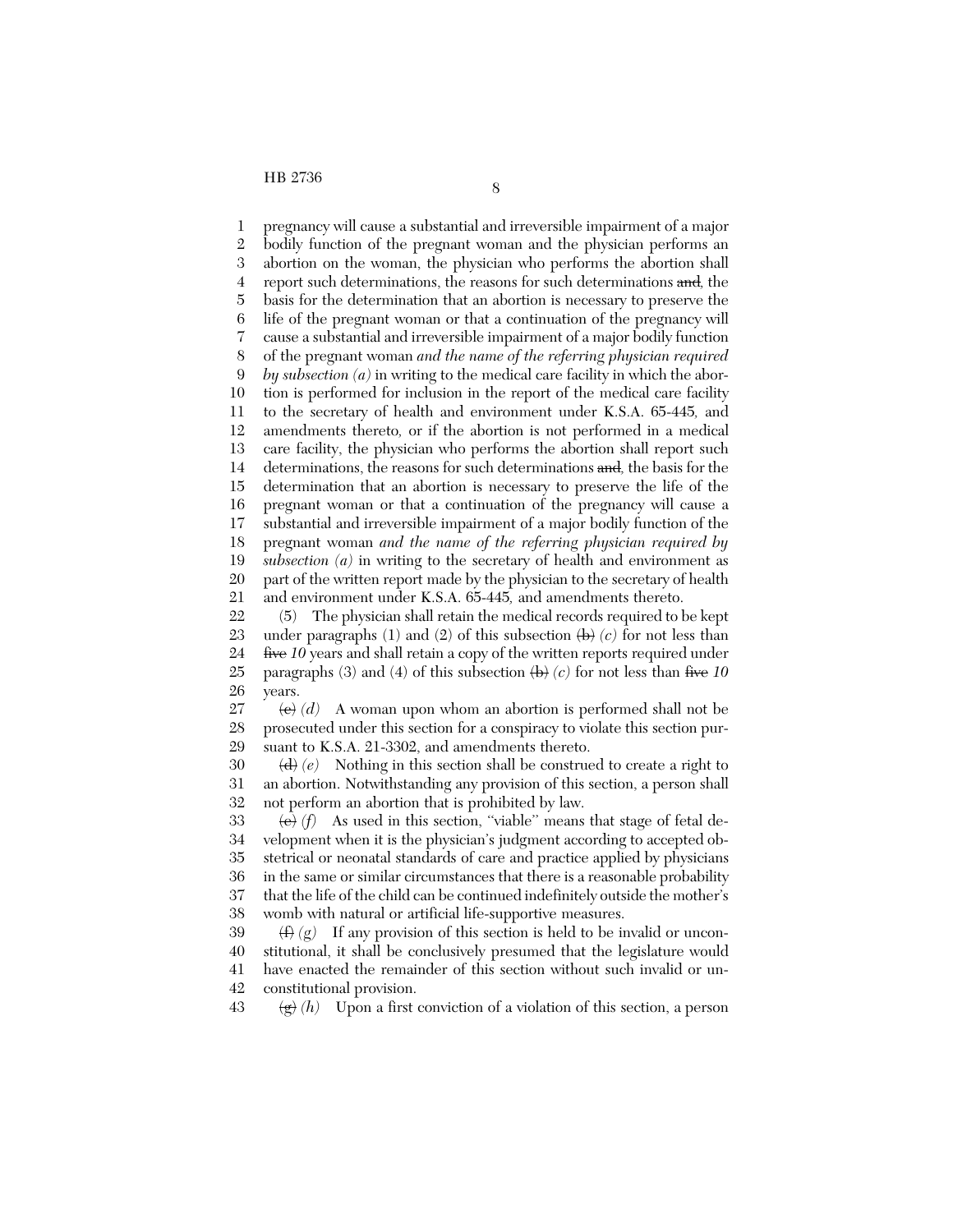1 2 3 shall be guilty of a class A nonperson misdemeanor. Upon a second or subsequent conviction of a violation of this section, a person shall be guilty of a severity level 10, nonperson felony.

4 5 6 7 *(i) A cause of action for injunctive relief may be maintained against any person who is reasonably believed to be doing or threatens or is about to do, or is procuring or suffering to be done, some act in violation of this section. Such cause of action may be brought by any person who is:*

8 9 10 *(1) A woman upon whom an abortion, unlawful under this section, has been performed, is about to be performed or attempted to be performed by the defendant;*

11 12 13 *(2) a spouse, sibling, parent or grandparent of a woman upon whom an abortion, unlawful under this section, has been performed, is about to be performed or attempted to be performed by the defendant;*

14 15 16 *(3) a custodial parent or legal guardian of a minor upon whom an abortion, unlawful under this section, has been performed, is about to be performed or attempted to be performed by the defendant; or*

17 18 *(4) a public official with appropriate jurisdiction to prosecute or enforce the laws of this state.*

19 20 21 22 23 24 25 26 *(j) (1) A woman upon whom an abortion is performed in violation of this section, the father, if married to the woman at the time she receives the abortion procedure, and the parents or custodial guardian of the woman, if the woman has not attained the age of 18 years at the time of the abortion, may in a civil action obtain appropriate relief, unless, in a case where the plaintiff is not the woman upon whom the abortion was performed, the pregnancy resulted from the plaintiff's criminal conduct. (2) Such relief shall include:*

27 28 *(A) Money damages for all injuries, psychological and physical, occasioned by the violation of this section;*

29 30 *(B) statutory damages equal to three times the cost of the abortion; and*

31 *(C) reasonable attorney fees.*

32 33 34 35 36 *(k) The prosecution of violations of this section may be brought by the attorney general, by the district attorney or county attorney for the county where the violation occurred or the district attorney or county attorney for the county of residence of the woman upon whom the abortion was performed.*

37 38 39 40 41 42 43 Sec. 4. K.S.A. 65-6704 is hereby amended to read as follows: 65- 6704. (a) Before the performance of an abortion upon a minor, a counselor shall provide pregnancy information and counseling in a manner that can be understood by the minor and allows opportunity for the minor's questions to be addressed. A parent or guardian, or a person 21 or more years of age who is not associated with the abortion provider and who has a personal interest in the minor's well-being, shall accompany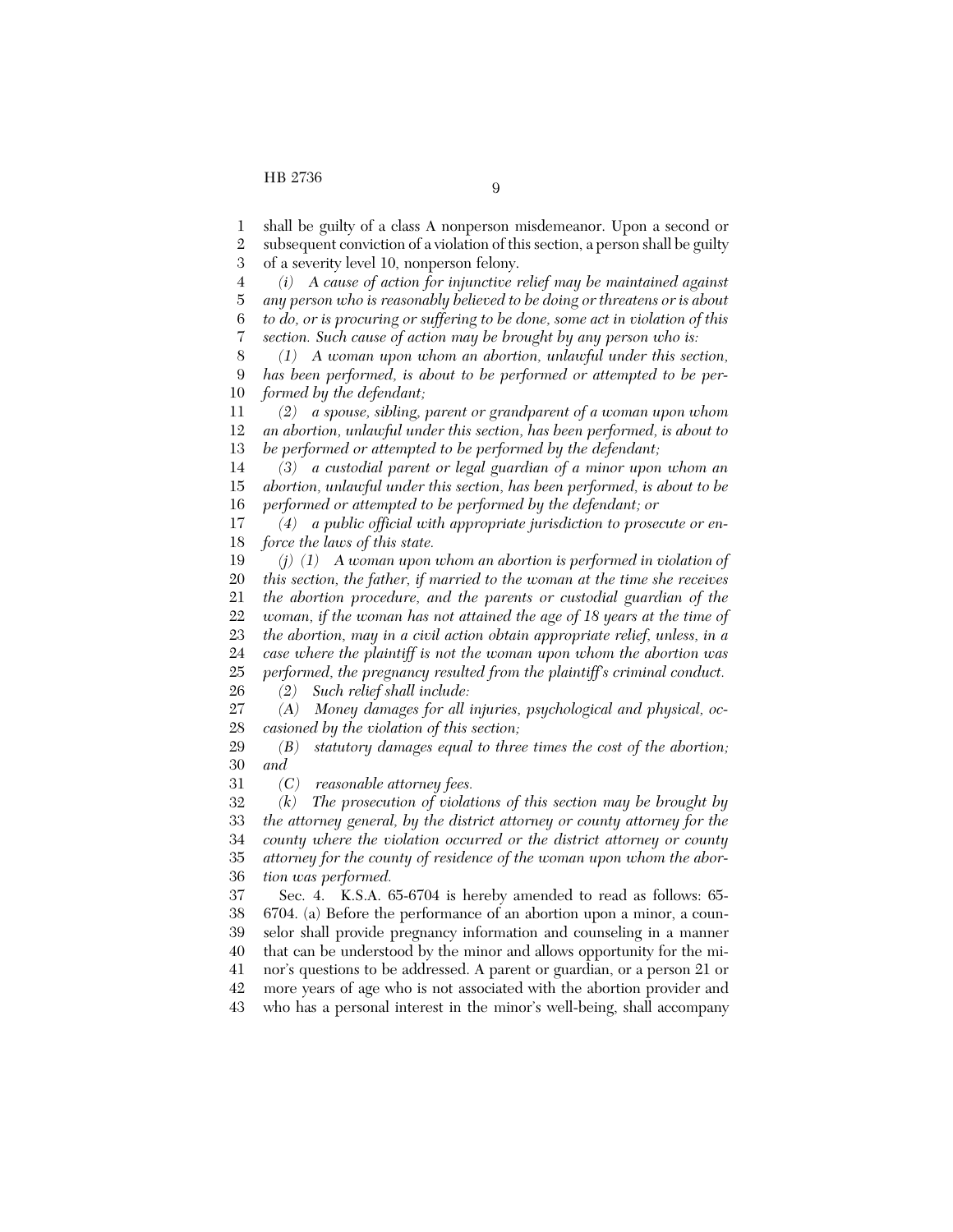2 3 4 5 6 7 8 9 10 11 12 13 14 15 the minor and be involved in the minor's decision-making process regarding whether to have an abortion. *Such person accompanying the minor shall present proof of identification and declare in writing under penalty of perjury such person's relationship to the minor and to the known or probable father of the fetus. The minor shall present proof of identification and verification of the minor's state of residence.* Such information and counseling shall include: (1) The alternatives available to the minor, including abortion, adoption and other alternatives to abortion; (2) an explanation that the minor may change a decision to have an abortion at any time before the abortion is performed or may decide to have an abortion at any time while an abortion may be legally performed; (3) make available to the minor information on agencies available to assist the minor and agencies from which birth control information is available;

16 17 18 (4) discussion of the possibility of involving the minor's parent or parents, other adult family members or guardian in the minor's decisionmaking; and

19 20 (5) information regarding the provisions of K.S.A. 65-6705*, and amendments thereto,* and the minor's rights under such provisions.

21 22 23 (b) After the performance of an abortion on a minor, a counselor shall provide counseling to assist the minor in adjusting to any post-abortion problems that the minor may have.

24 25 26 27 28 (c) After the counselor provides information and counseling to a minor as required by this section, the counselor shall have the minor sign and date a statement setting forth the requirements of subsections (a) and (b) and declaring that the minor has received information and counseling in accordance with those requirements.

29 30 31 32 33 34 35 (d) The counselor shall also sign and date the statement and shall include the counselor's business address and business telephone number. The counselor shall keep a copy for the minor's medical record and shall give the form to the minor or, if the minor requests and if the counselor is not the attending physician, transmit the statement to the minor's attending physician. Such medical record shall be maintained as otherwise provided by law *for not less than 10 years*.

36 37 38 39 (e) The provision by a counselor of written materials which contain information and counseling meeting the requirements of subsections (a) and (b) and which is signed by the minor shall be presumed to be evidence of compliance with the requirements of this section.

40 41 42 43 (f) The requirements of subsection (a) shall not apply when, in the best medical judgment of the attending physician based on the facts of the case, an emergency exists that threatens the health, safety or wellbeing of the minor as to require an abortion. A physician who does not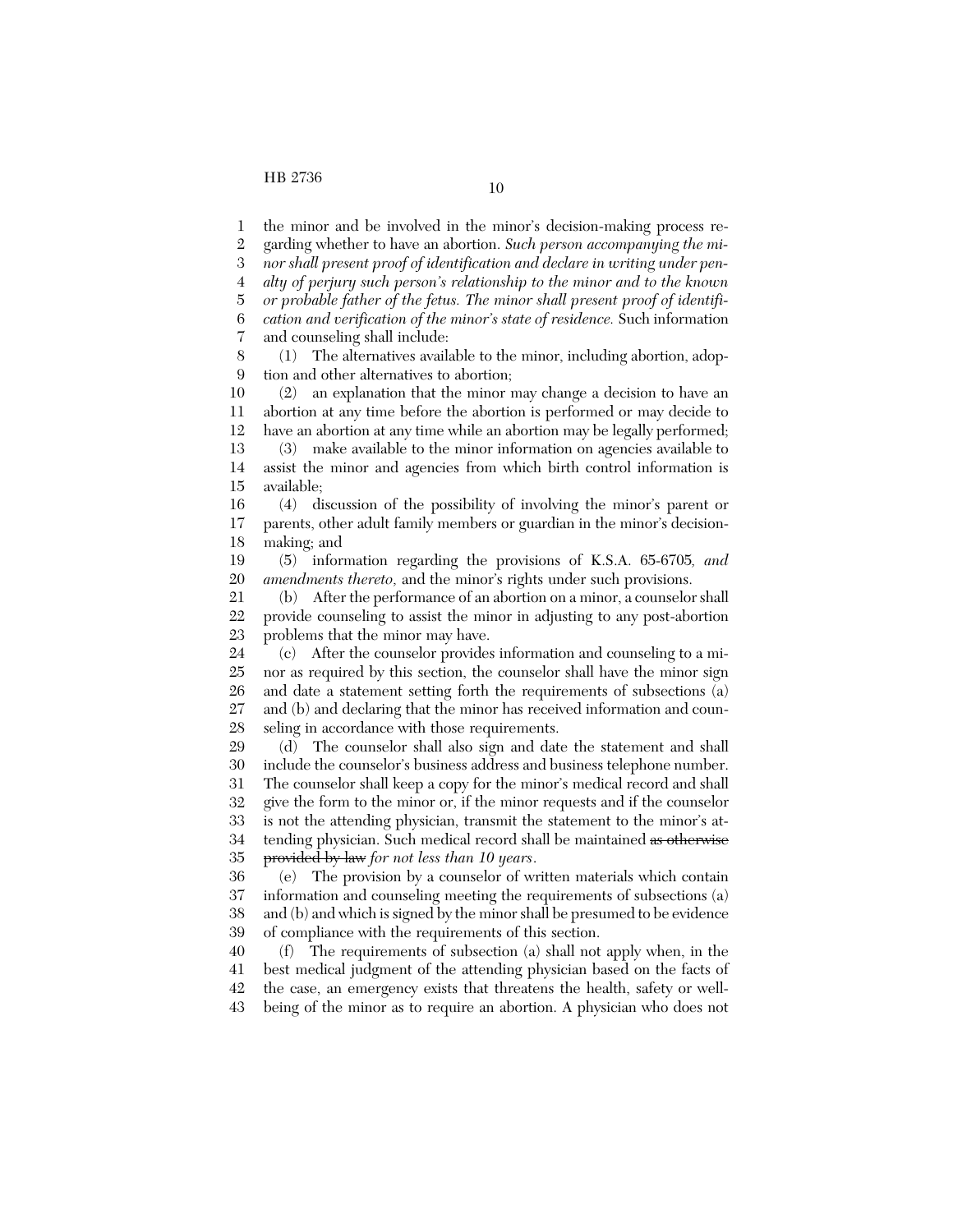1 2 3 comply with the requirements of this section by reason of this exception shall state in the medical record of the abortion the medical indications on which the physician's judgment was based.

4 5 6 7 8 *(g) As used in this section proof of identification means a governmentissued photo identification card, including, but not limited to, a driver's license or similar state-issued or federal government-issued identification card. In the case of a minor, proof of identification includes, but is not limited to, an official school-issued picture identification card.*

9 10 11 12 13 *(h) The declaration of relationship to the minor and to the known or probable father required by subsection (a) may be made in a form and manner proscribed by the department of health and environment. The secretary of the department may adopt rules and regulations necessary to carry out the provisions of this section.*

14 15 16 17 18 19 20 21 22 23 24 25 26 27 28 29 30 Sec. 5. K.S.A. 65-6705 is hereby amended to read as follows: 65- 6705. (a) Before a person performs an abortion upon an unemancipated minor, the person or the person's agent must give actual notice of the intent to perform such abortion to one of the minor's *custodial* parents or the minor's legal guardian or must have written documentation that such notice has been given unless, after receiving counseling as provided by subsection (a) of K.S.A. 65-6704, *and amendments thereto,* the minor objects to such notice being given. If the minor so objects, the minor may *shall, prior to performance of an abortion,* petition, on her own behalf or by an adult of her choice, the district court of any county of this state for a waiver of the notice requirement of this subsection. If the minor so desires, the counselor who counseled the minor as required by K.S.A. 65- 6704*, and amendments thereto,* shall notify the court and the court shall ensure that the minor or the adult petitioning on the minor's behalf is given assistance in preparing and filing the application. *Neither the counselor nor any person employed by an abortion clinic shall accompany or assist the minor in the court proceedings.*

31 32 33 34 (b) The minor may participate in proceedings in the court on the minor's own behalf or through the adult petitioning on the minor's behalf. The court shall provide a court-appointed counsel to represent the minor at no cost to the minor.

35 36 37 38 39 40 (c) Court proceedings under this section shall be anonymous and the court shall ensure that the minor's identity is kept confidential. The court shall order that a confidential record of the evidence in the proceeding be maintained. All persons shall be excluded from hearings under this section except the minor, her attorney and such other persons whose presence is specifically requested by the applicant or her attorney.

41 42 43 (d) Notice shall be waived if the court finds by a preponderance of the evidence that either: (1) The minor is mature and well-informed enough to make the abortion decision on her own; or (2) notification of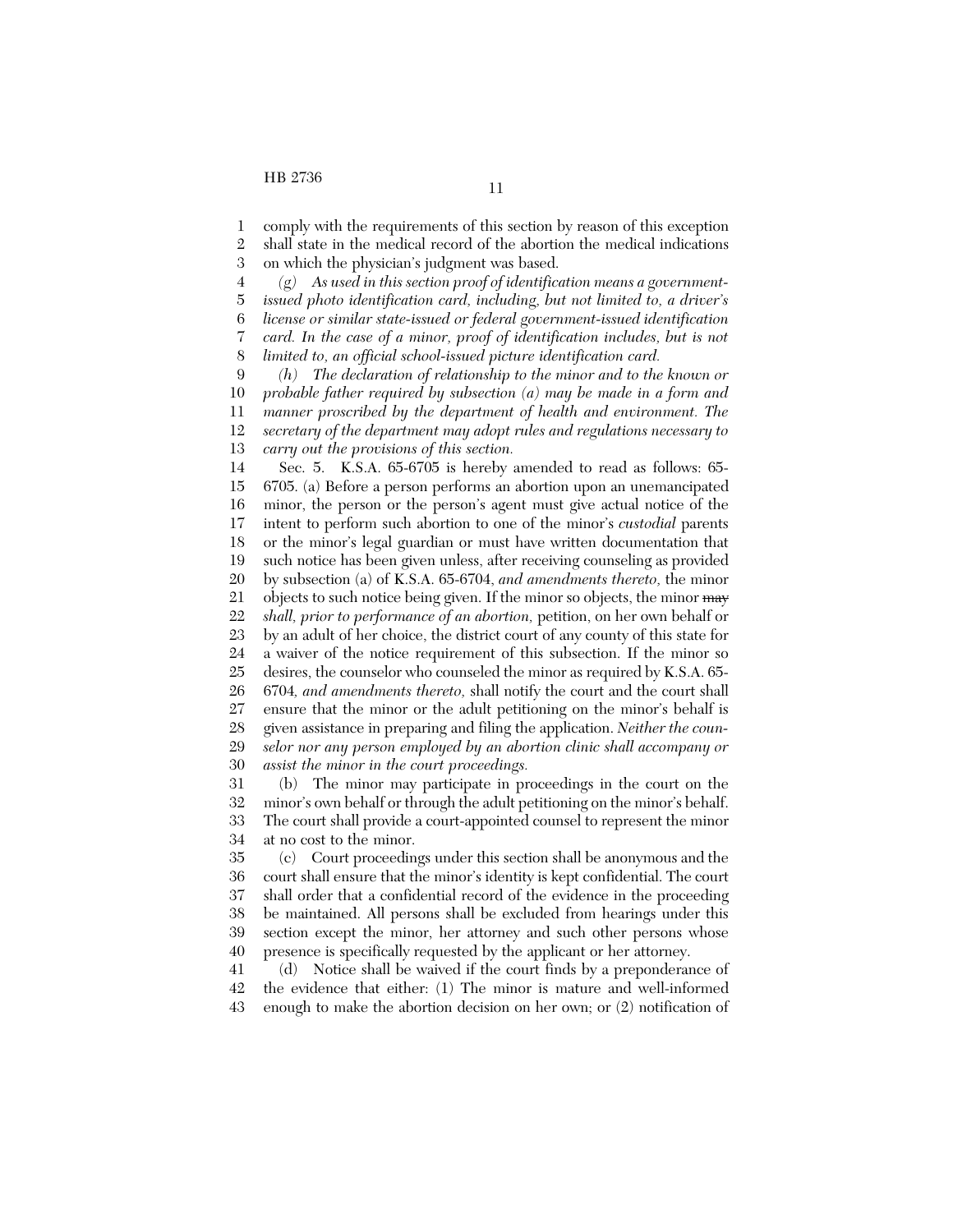1 2 a person specified in subsection (a) would not be in the best interest of the minor.

3 4 5 (e) A court that conducts proceedings under this section shall issue written and specific factual findings and legal conclusions supporting its decision as follows:

6 7 8  $\mathbf{Q}$ (1) Granting the minor's application for waiver of notice pursuant to this section, if the court finds that the minor is mature and well-enough informed to make the abortion decision without notice to a person specified in subsection (a);

10 11 12 (2) granting the minor's application for waiver if the court finds that the minor is immature but that notification of a person specified in subsection (a) would not be in the minor's best interest; or

13 14 15 (3) denying the application if the court finds that the minor is immature and that waiver of notification of a person specified in subsection (a) would not be in the minor's best interest.

16 17 18 19 20 21 22 (f) The court shall give proceedings under this section such precedence over other pending matters as necessary to ensure that the court may reach a decision promptly. The court shall issue a written order which shall be issued immediately to the minor, or her attorney or other individual designated by the minor to receive the order. If the court fails to rule within 48 hours, excluding Saturdays and Sundays, of the time of the filing of the minor's application, the application shall be deemed granted.

23 24 25 (g) An expedited anonymous appeal shall be available to any minor. The record on appeal shall be completed and the appeal shall be perfected within five days from the filing of the notice to appeal.

26 27 28 (h) The supreme court shall promulgate any rules it finds are necessary to ensure that proceedings under this act are handled in an expeditious and anonymous manner.

29 30 (i) No fees shall be required of any minor who avails herself of the procedures provided by this section.

 $(i)$  (1) No notice shall be required under this section if:

32 33 34 35 (A) The pregnant minor declares that the father of the fetus is one of the persons to whom notice may be given under this section*. Notice of that declaration shall be reported to the proper authorities as provided in K.S.A. 38-2223, and amendments thereto*;

36 37 38 (B) in the best medical judgment of the attending physician based on the facts of the case, an emergency exists that threatens the health, safety or well-being of the minor as to require an abortion; or

39 40 41 (C) the person or persons who are entitled to notice have signed a written, notarized waiver of notice which is placed in the minor's medical record.

42 43 (2) A physician who does not comply with the provisions of this section by reason of the exception of subsection  $(i)(1)(A)$  must inform the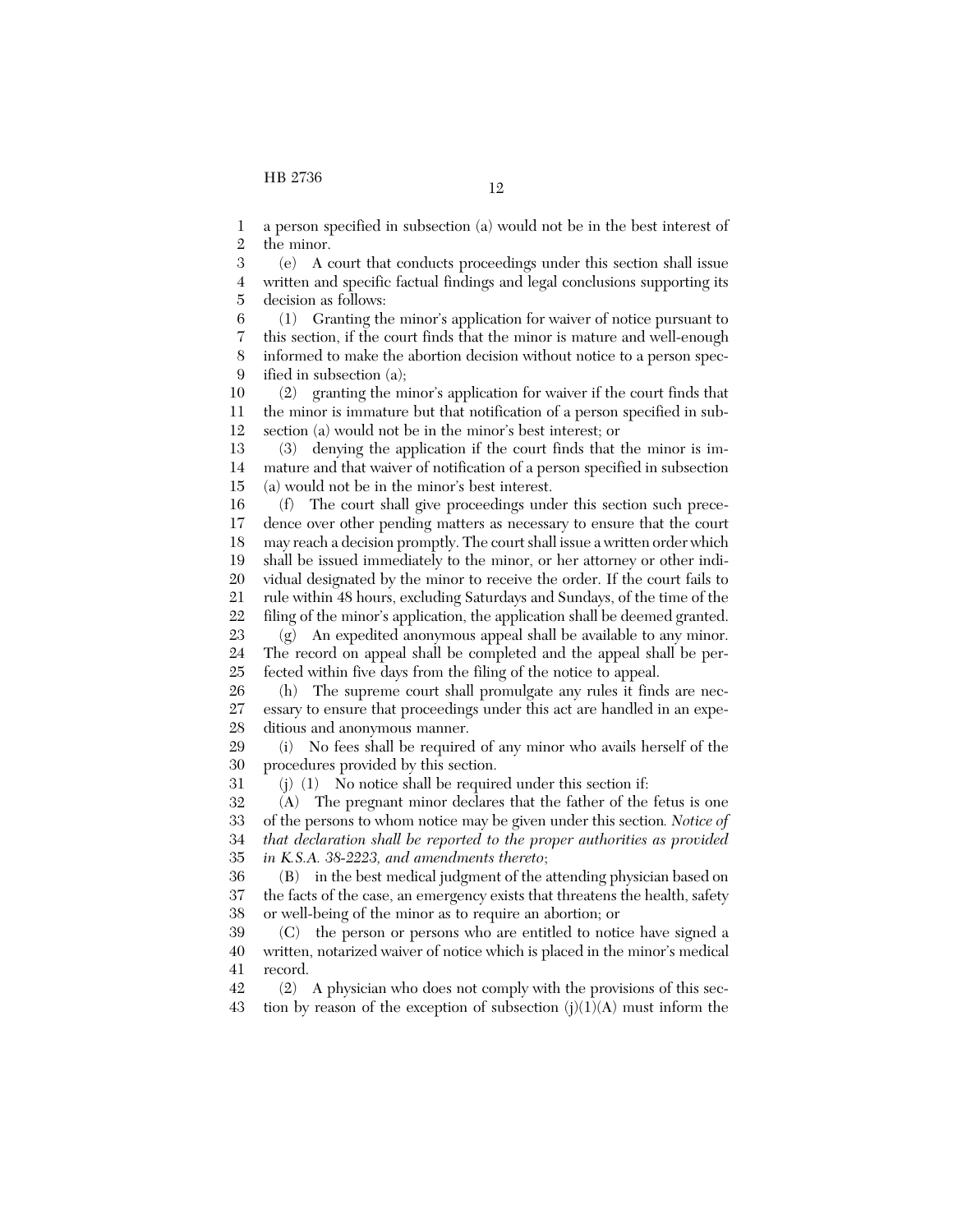1 minor that the physician is required by law to report the sexual abuse to

2 3 the department of social and rehabilitation services. A physician who does not comply with the requirements of this section by reason of the excep-

4 tion of subsection  $(j)(1)(B)$  shall state in the medical record of the abortion

5 the medical indications on which the physician's judgment was based.

6 7 8 9 10 (k) Any person who intentionally performs an abortion with knowledge that, or with reckless disregard as to whether, the person upon whom the abortion is to be performed is an unemancipated minor, and who intentionally and knowingly fails to conform to any requirement of this section, is guilty of a class A person misdemeanor.

11 12 13 14 15 16 (l) Except as necessary for the conduct of a proceeding pursuant to this section, it is a class B person misdemeanor for any individual or entity to willfully or knowingly: (1) Disclose the identity of a minor petitioning the court pursuant to this section or to disclose any court record relating to such proceeding; or (2) permit or encourage disclosure of such minor's identity or such record.

17 18 19 20 21 22 23 24 25 *(m) The judicial record of any court proceedings initiated pursuant to this section shall upon final determination by the court be compiled by the court. One copy of the judicial record shall be given to the minor or an adult chosen by the minor to bring the initial petition under this section. A second copy of the judicial record shall be sent by the court to the abortion provider who performed or will perform the abortion for inclusion in the medical records of the minor. The judicial record shall remain in the minor's medical records and shall be maintained by the abortion provider for at least 10 years.*

26 27 28 *(n) The chief judge of each judicial district shall send annual reports to the department of health and environment disclosing in a nonidentifying manner:*

29 30 *(1) The number of minors seeking a bypass of parental notification through court proceedings under this section;*

31 *(2) the number of petitions granted;*

32

*(3) the reasons for granting such petitions;*

33 34 *(4) any subsequent actions taken to protect the minor from domestic or predator abuse;*

35 *(5) each minor's state of residence, age and disability status; and*

36 *(6) the gestational age of the fetus if the petition is granted.*

37 38 39 40 *(o) (1) A custodial parent or legal guardian of the minor may pursue civil remedies against individuals, including the physician and abortion clinic staff, who violate the rights of parents or the minor as set forth in this section.*

41 *(2) Such relief shall include:*

42 43 *(A) Money damages for all injuries, psychological and physical, occasioned by the violation of this section;*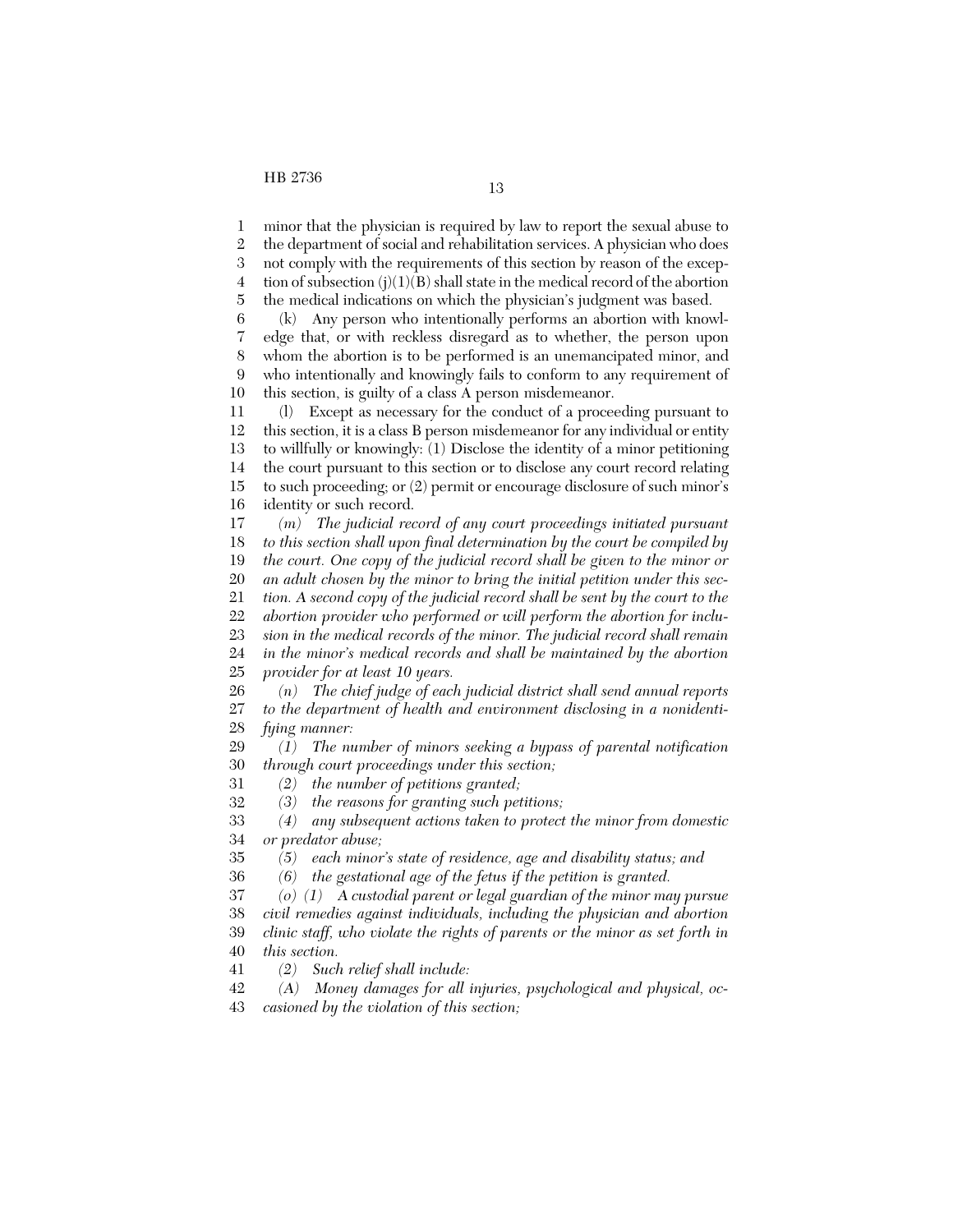24 25

1 2 3 *(B) the cost of any subsequent medical treatment such minor might require because of the abortion performed without parental notice or knowledge, or without a court order, in violation of this section;*

4 5 *(C) statutory damages equal to three times the cost of the abortion; and*

*(D) reasonable attorney fees.*

7 8 9 10 11 12 13 14 15 *(p) In the course of a judicial hearing to waive parental notice, if the court has reason to suspect that a minor has been injured as a result of physical, mental or emotional abuse or neglect or sexual abuse, the court shall report the matter promptly as provided in subsection (c) of K.S.A. 2007 Supp. 38-2223, and amendments thereto. In the course of reporting suspected child abuse or neglect to the appropriate state authorities, nothing in this section shall abridge or otherwise modify the anonymity or confidentiality provisions of the judicial waiver proceeding as specified in this section.*

16 17 18 19 20 Sec. 6. K.S.A. 65-6709 is hereby amended to read as follows: 65- 6709. No abortion shall be performed or induced without the voluntary and informed consent of the woman upon whom the abortion is to be performed or induced. Except in the case of a medical emergency, consent to an abortion is voluntary and informed only if:

21 22 23 (a) At least 24 hours before the abortion the physician who is to perform the abortion or the referring physician has informed the woman in writing of:

(1) The name of the physician who will perform the abortion;

(2) a description of the proposed abortion method;

26 27 28 29 (3) a description of risks related to the proposed abortion method, including risks to the woman's reproductive health and alternatives to the abortion that a reasonable patient would consider material to the decision of whether or not to undergo the abortion;

30 31 32 33 34 35 36 37 38 39 40 41 42 43 (4) the probable gestational age of the fetus at the time the abortion is to be performed and that Kansas law requires the following: ''No person shall perform or induce an abortion when the fetus is viable unless such person is a physician and has a documented referral from another physician not financially associated with the physician performing or inducing the abortion and both physicians determine that: (1) The abortion is necessary to preserve the life of the pregnant woman; or  $(2)$  the fetus is affected by a severe or life-threatening deformity or abnormality. *that a continuation of the pregnancy will cause a substantial and irreversible impairment of a major bodily function of the pregnant woman.*'' If the child is born alive, the attending physician has the legal obligation to take all reasonable steps necessary to maintain the life and health of the child; (5) the probable anatomical and physiological characteristics of the fetus at the time the abortion is to be performed;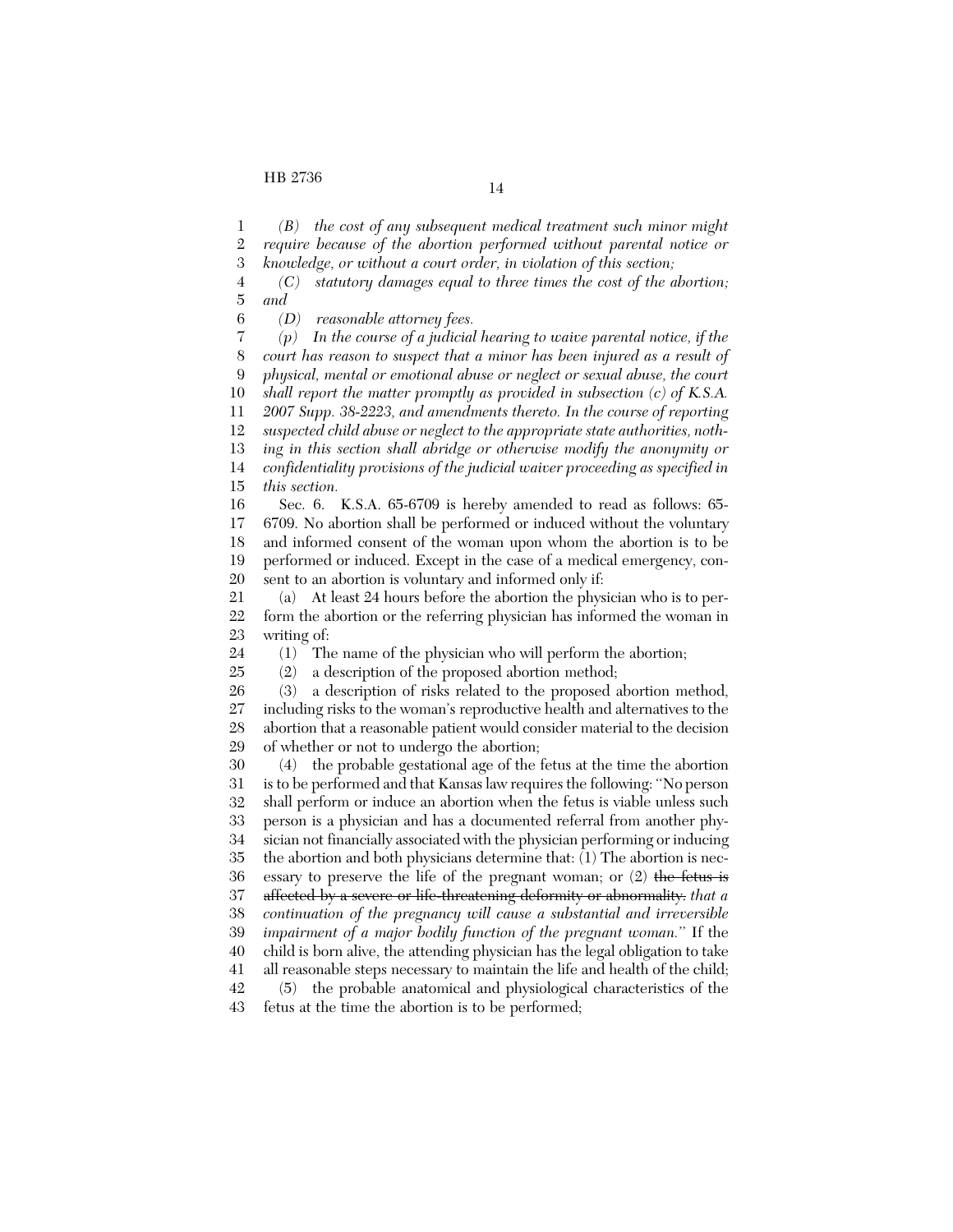(6) the medical risks associated with carrying a fetus to term; and

2 3 4 (7) any need for anti-Rh immune globulin therapy, if she is Rh negative, the likely consequences of refusing such therapy and the cost of the therapy.

5 6 7 (b) At least 24 hours before the abortion, the physician who is to perform the abortion, the referring physician or a qualified person has informed the woman in writing that:

8 9 10 11 (1) Medical assistance benefits may be available for prenatal care, childbirth and neonatal care, and that more detailed information on the availability of such assistance is contained in the printed materials given to her and described in K.S.A. 65-6710*,* and amendments thereto;

12 13 14 (2) the printed materials in K.S.A. 65-6710*,* and amendments thereto*,* describe the fetus and list agencies which offer alternatives to abortion with a special section listing adoption services;

15 16 17 (3) the father of the fetus is liable to assist in the support of her child, even in instances where he has offered to pay for the abortion except that in the case of rape this information may be omitted; and

18 19 20 21 (4) the woman is free to withhold or withdraw her consent to the abortion at any time prior to invasion of the uterus without affecting her right to future care or treatment and without the loss of any state or federally-funded benefits to which she might otherwise be entitled.

22 23 24 25 26 27 (c) Prior *At least 30 minutes prior* to the abortion procedure, prior to physical preparation for the abortion and prior to the administration of medication for the abortion, the woman shall meet privately with the physician who is to perform the abortion and such person's staff to ensure that she has an adequate opportunity to ask questions of and obtain information from the physician concerning the abortion.

28 29 30 31 (d) At least 24 hours before the abortion, the woman is given a copy of the printed materials described in K.S.A. 65-6710*,* and amendments thereto. If the woman asks questions concerning any of the information or materials, answers shall be provided to her in her own language.

32 33 34 35 36 37 38 39 (e) The woman certifies in writing on a form provided by the department, prior to the abortion, that the information required to be provided under subsections (a), (b) and (d) has been provided and that she has met with the physician who is to perform the abortion on an individual basis as provided under subsection (c). All physicians who perform abortions shall report the total number of certifications received monthly to the department. The department shall make the number of certifications received available on an annual basis.

40 41 42 (f) Prior to the performance of the abortion, the physician who is to perform the abortion or the physician's agent receives a copy of the written certification prescribed by subsection (e) of this section.

43 (g) The woman is not required to pay any amount for the abortion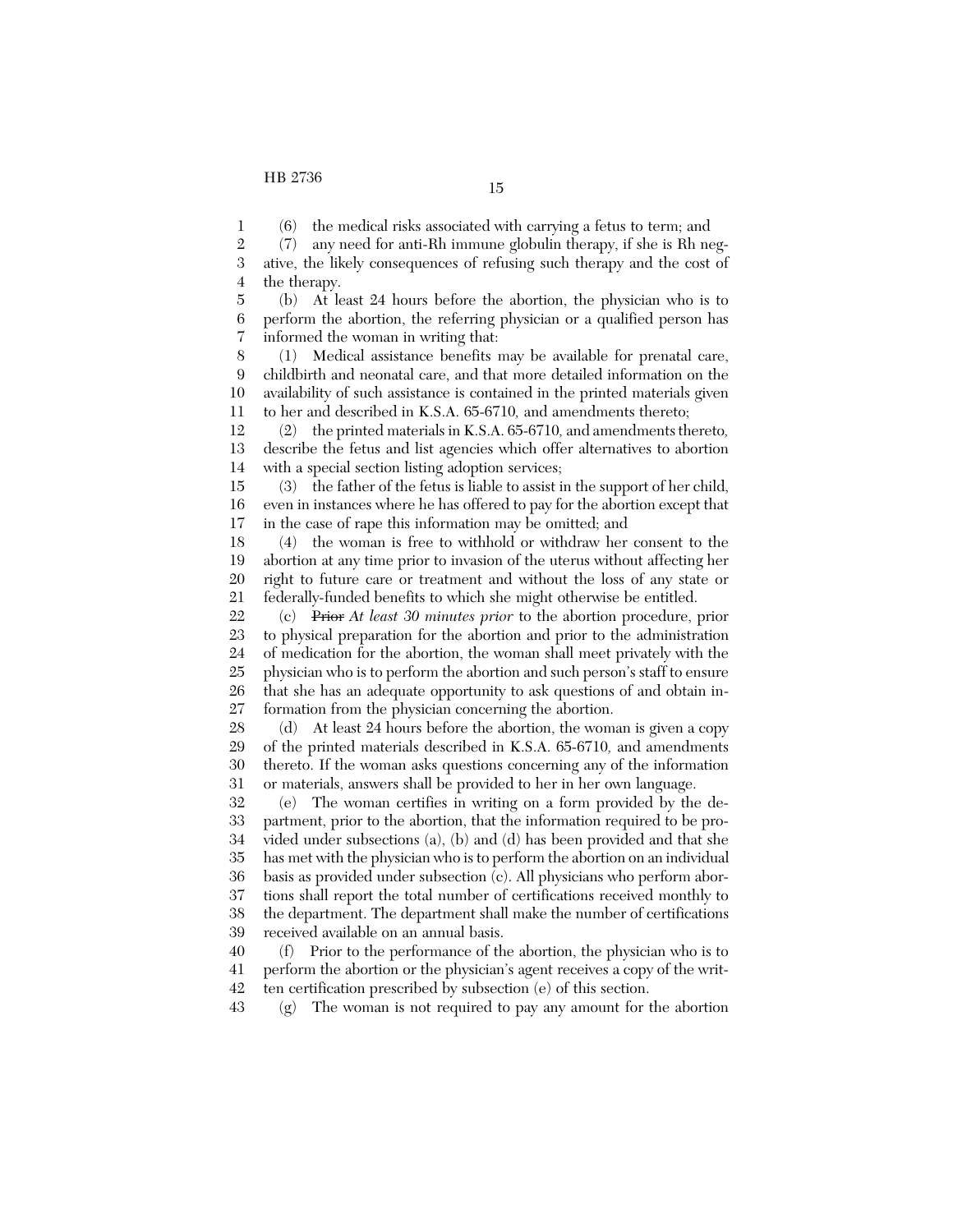1 procedure until the 24-hour waiting period has expired.

2 3 4 5 6 7 8 9 10 11 12 13 14 15 16 17 18 19 20 21 22 23 24 25 26 27 28 29 30 31 32 *(h) A physician who will use ultrasound equipment in the performance of the abortion shall inform the woman that she has the right to view the ultrasound image of her unborn child at least 30 minutes prior to the performance of the abortion, shall offer her the opportunity to do so, shall certify in writing that the pregnant woman was offered the opportunity to view the ultrasound image at least 30 minutes prior to the performance of the abortion and shall obtain the pregnant woman's signed acceptance or rejection of the opportunity to view the image. If the woman accepts the offer and requests to view the ultrasound she shall be allowed to view it. The physician's certification shall be time-stamped at the time the opportunity to view the ultrasound image was offered. (i) A physician who will use heart monitor equipment in the performance of the abortion shall inform the woman that she has the right to listen to the heartbeat of her unborn child at least 30 minutes prior to the performance of the abortion, shall offer her the opportunity to do so, shall certify in writing that the pregnant woman was offered the opportunity to listen to the heartbeat of her unborn child at least 30 minutes prior to the performance of the abortion and shall obtain the pregnant woman's signed acceptance or rejection of the opportunity to listen to the heartbeat of the unborn child. If the woman accepts the offer and requests to listen to the heartbeat of the unborn child she shall be allowed to listen to it. The physician's certification shall be time-stamped at the time the opportunity to listen to the heartbeat of the unborn child was offered. The physician's certification required by subsections (h) and (i) together with the pregnant woman's signed acceptance or rejection of such offer shall be placed in the woman's medical file in the physician's office and kept for 10 years. However, in the case of a minor, the physician shall keep a copy of the certification and the signed acceptance or rejection in the minor's medical file for five years past the minor's majority, but in no event less than 10 years. (k) Any private office, freestanding surgical outpatient clinic or other*

33 34 35 36 37 *facility or clinic in which abortions are performed shall conspicuously post a sign in a location so as to be clearly visible to patients. The sign required pursuant to this subsection shall be printed with lettering that is legible and shall be at least three quarters of an inch boldfaced type which reads:*

38 *Notice: It is against the law for anyone, regardless of their relationship to*

39 *you, to force you to have an abortion. By law, we cannot perform an*

40 41 *abortion on you unless we have your freely given and voluntary consent. It is against the law to perform an abortion on you against your will. You*

42 *have the right to contact any local or state law enforcement agency to*

43 *receive protection from any actual or threatened physical abuse or vio-*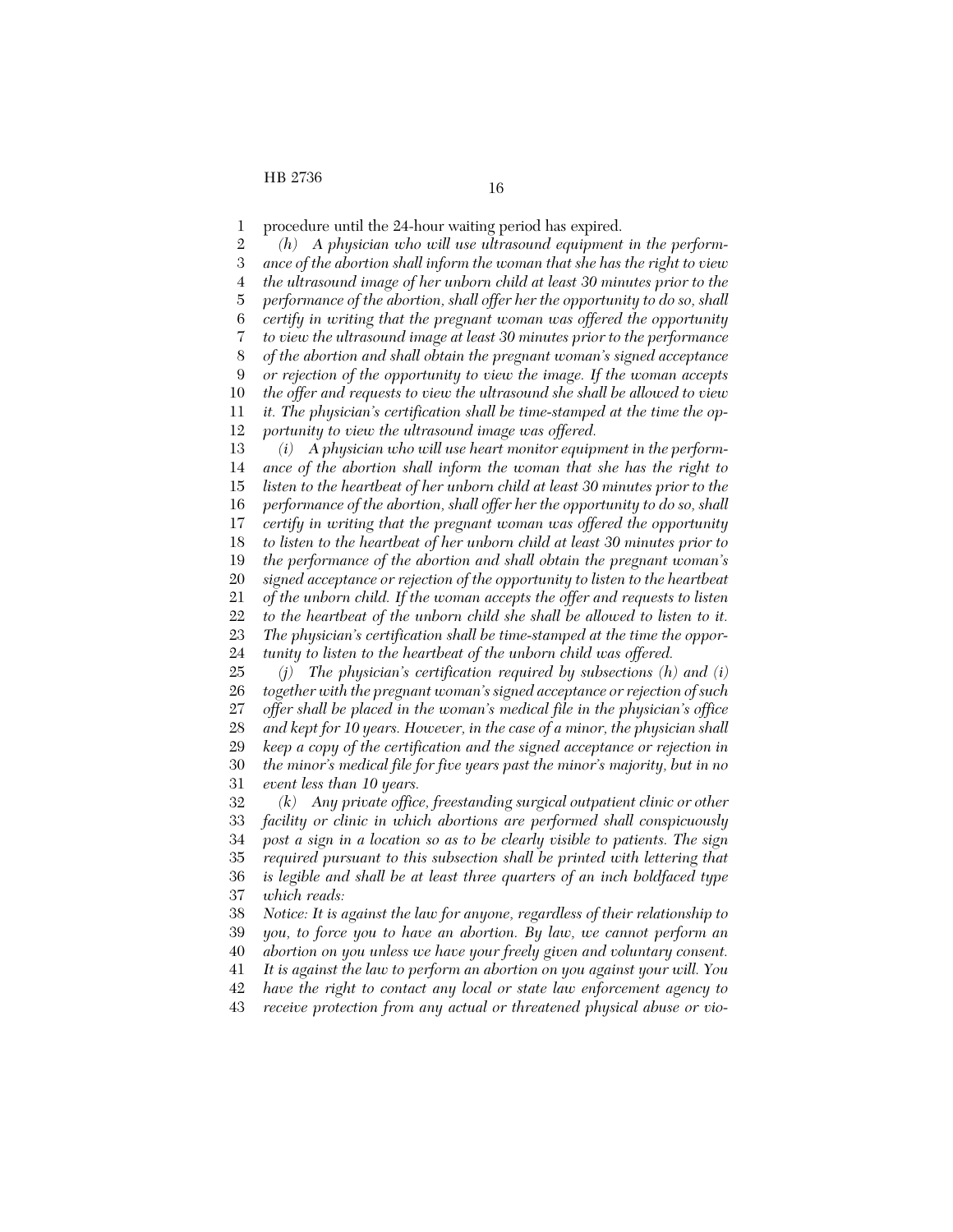1 2 *lence. You have the right to change your mind at any time prior to the actual abortion and request that the abortion procedure cease.*

3 4 5 6 *The provisions of this subsection shall not apply to any private office, freestanding surgical outpatient clinic or other facility or clinic which performs abortions only when necessary to prevent the death of the pregnant woman.*

7 8 9 10 11 12 13 14 15 16 17 18 19 20 21 22 23 Sec. 7. K.S.A. 65-6710 is hereby amended to read as follows: 65- 6710. (a) The department shall cause to be published and distributed widely, within 30 days after the effective date of this act, and shall update on an annual basis, the following easily comprehensible printed materials: (1) Geographically indexed materials designed to inform the woman of public and private agencies and services available to assist a woman through pregnancy, upon childbirth and while her child is dependent, including but not limited to, adoption agencies. The materials shall include a comprehensive list of the agencies, a description of the services they offer and the telephone numbers and addresses of the agencies; and inform the woman about available medical assistance benefits for prenatal care, childbirth and neonatal care and about the support obligations of the father of a child who is born alive. The department shall ensure that the materials described in this section are comprehensive and do not directly or indirectly promote, exclude or discourage the use of any agency or service described in this section. The materials shall also contain a tollfree 24-hour a day telephone number which may be called to obtain,

24 25 26 27 28 29 30 orally, such a list and description of agencies in the locality of the caller and of the services they offer. The materials shall state that it is unlawful for any individual to coerce a woman to undergo an abortion, that any physician who performs an abortion upon a woman without her informed consent may be liable to her for damages. Kansas law permits adoptive parents to pay costs of prenatal care, childbirth and neonatal care. The materials shall include the following statement:

31 32 33 ''Many public and private agencies exist to provide counseling and information on available services. You are strongly urged to seek their assistance to obtain guidance during your pregnancy. In ad-

34 dition, you are encouraged to seek information on abortion services,

35 alternatives to abortion, including adoption, and resources available

36 to post-partum mothers. The law requires that your physician or

37 the physician's agent provide the enclosed information.''

38 39 40 41 42 43 (2) Materials that inform the pregnant woman of the probable anatomical and physiological characteristics of the fetus at two-week gestational increments from fertilization to full term, including pictures or drawings representing the development of a fetus at two-week gestational increments, and any relevant information on the possibility of the fetus' survival. Any such pictures or drawings shall contain the dimensions of